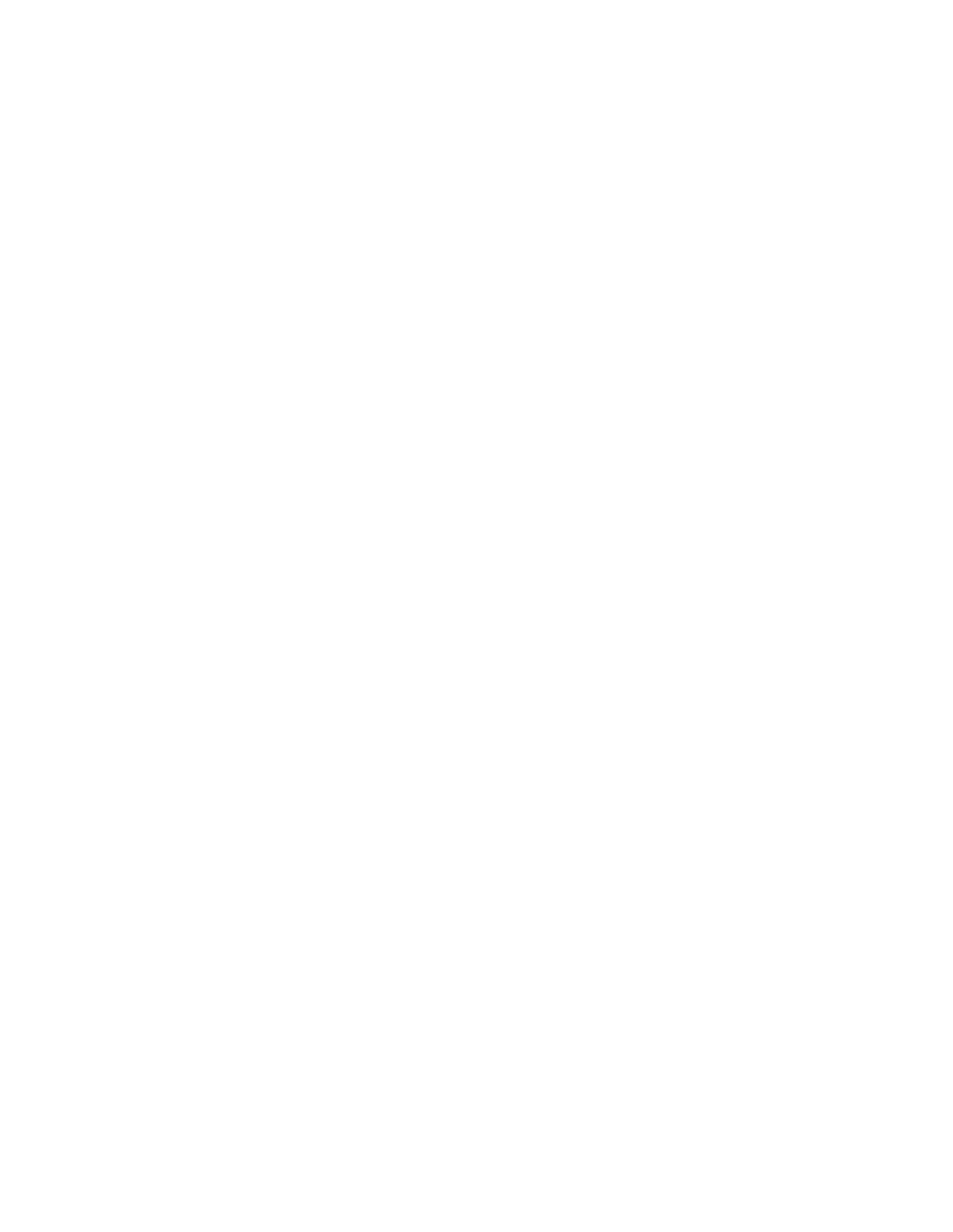

Chadron Community Hospital<br>Er Health Services<br>825 Centennial Drive \* Chadron, Nebraska 69337<br>Telephone: (308) 432-5586 \* Fax (308) 432-2737

## **APPLICATION FOR EMPLOYMENT**

# (Please Print Plainly)

| __<br><b>PERSONAL</b>    |       |              |                     |  |  |  |  |  |  |
|--------------------------|-------|--------------|---------------------|--|--|--|--|--|--|
| Last Name                | First | Middle       | Social Security No. |  |  |  |  |  |  |
| <b>Present Address</b>   | City  | <b>State</b> | Telephone Number    |  |  |  |  |  |  |
| <b>Permanent Address</b> | City  | <b>State</b> | E-Mail              |  |  |  |  |  |  |

| Position Applied For:                                                                                                                   | <b>Salary Desired</b>                                                            |                                           |  |  |
|-----------------------------------------------------------------------------------------------------------------------------------------|----------------------------------------------------------------------------------|-------------------------------------------|--|--|
| How were you referred to this facility?                                                                                                 | Are you applying for:<br>$\Box$ Full Time<br>Part Time<br>Permanent<br>Temporary |                                           |  |  |
| Relatives or friends employed in this facility? (other than spouse)                                                                     | Date available for work:                                                         |                                           |  |  |
| $\bigcap$ No Department:<br>Yes                                                                                                         |                                                                                  |                                           |  |  |
| Have you ever been employed by this facility?                                                                                           | Are you over the age of eighteen?                                                |                                           |  |  |
| (When?)                                                                                                                                 | $\Box$ Yes $\Box$ No                                                             | $\Box$ Yes $\Box$ No                      |  |  |
| Long range occupational Goals:                                                                                                          |                                                                                  | Weekends & Holidays: $\Box$ Yes $\Box$ No |  |  |
|                                                                                                                                         |                                                                                  | Rotating Shifts: □ Yes □ No               |  |  |
|                                                                                                                                         |                                                                                  | On Call: $\Box$ Yes $\Box$ No             |  |  |
| Are you prevented from lawful employment because of your visa or immigration status?                                                    |                                                                                  | <b>Shift Preference:</b>                  |  |  |
| $\Box$ Yes $\Box$ No (Proof of citizenship of immigration status will be required upon employment.)                                     | $1st \square 2nd \square 3rd$                                                    |                                           |  |  |
| Please indicate visa type or other immigration status. If applicable. Visa type:                                                        | Other:                                                                           |                                           |  |  |
| Have you ever been convicted of a crime in the past ten years which has not been annulled or expunged or sealed by a court?<br>in full: |                                                                                  | If yes, describe                          |  |  |

Have you ever been bonded?  $\Box$  Yes  $\Box$  No If yes, on what jobs?

## **EDUCATION / SKILLS**

| School                                                        | Name & Address of School                                                                                      | Course of Study     | <b>Check Last Year</b> | Did you        | List Diploma |  |  |  |  |
|---------------------------------------------------------------|---------------------------------------------------------------------------------------------------------------|---------------------|------------------------|----------------|--------------|--|--|--|--|
|                                                               |                                                                                                               |                     | Completed              | Graduate       | or Degree    |  |  |  |  |
|                                                               |                                                                                                               |                     |                        | Yes            |              |  |  |  |  |
|                                                               |                                                                                                               |                     | 3                      | - No           |              |  |  |  |  |
|                                                               |                                                                                                               |                     |                        | Yes            |              |  |  |  |  |
| College                                                       |                                                                                                               |                     | 3                      | N <sub>0</sub> |              |  |  |  |  |
|                                                               |                                                                                                               |                     |                        | Yes            |              |  |  |  |  |
| College                                                       |                                                                                                               |                     |                        | No             |              |  |  |  |  |
|                                                               | OTHER: Business College, Other Special Courses (Include Special Military Training, Post Graduate and Nursing) |                     |                        |                |              |  |  |  |  |
|                                                               |                                                                                                               |                     |                        |                |              |  |  |  |  |
|                                                               | Area of Specialization or Major Interest:                                                                     | Typing: Approx. WPM |                        |                |              |  |  |  |  |
| Shorthand: Approx. WPM                                        |                                                                                                               |                     |                        |                |              |  |  |  |  |
| List Health Care, Business, or Industrial Equipment Operated: |                                                                                                               |                     |                        |                |              |  |  |  |  |
|                                                               |                                                                                                               |                     |                        |                |              |  |  |  |  |

# **PROFESSIONAL LICENSES AND / OR CERTIFICATIONS**

|                                            | Are you currently: | Registered    | Licensed | l Certified<br>$\Box$ |       |         |
|--------------------------------------------|--------------------|---------------|----------|-----------------------|-------|---------|
| Eligible for:<br>Registration<br>Licensure |                    | Certification |          |                       |       |         |
|                                            | Type:              |               |          | State Issued:         | Date: | Number: |
|                                            |                    |               |          |                       |       |         |
| If Licensed,                               | Type:              |               |          | State Issued:         | Date: | Number: |
| Registered<br>or Certified                 |                    |               |          |                       |       |         |
|                                            | Type:              |               |          | State Issued:         | Date: | Number: |
|                                            |                    |               |          |                       |       |         |

| <b>LANGUAGE SKILLS</b> (where related to position sought) |         |       |        |      |        |       |        |  |
|-----------------------------------------------------------|---------|-------|--------|------|--------|-------|--------|--|
| Language:                                                 | Do You: | Speak | Fair   | Read | Fair   | Write | Fair   |  |
|                                                           |         |       | Good   |      | Good   |       | Good   |  |
|                                                           |         |       | Fluent |      | Fluent |       | Fluent |  |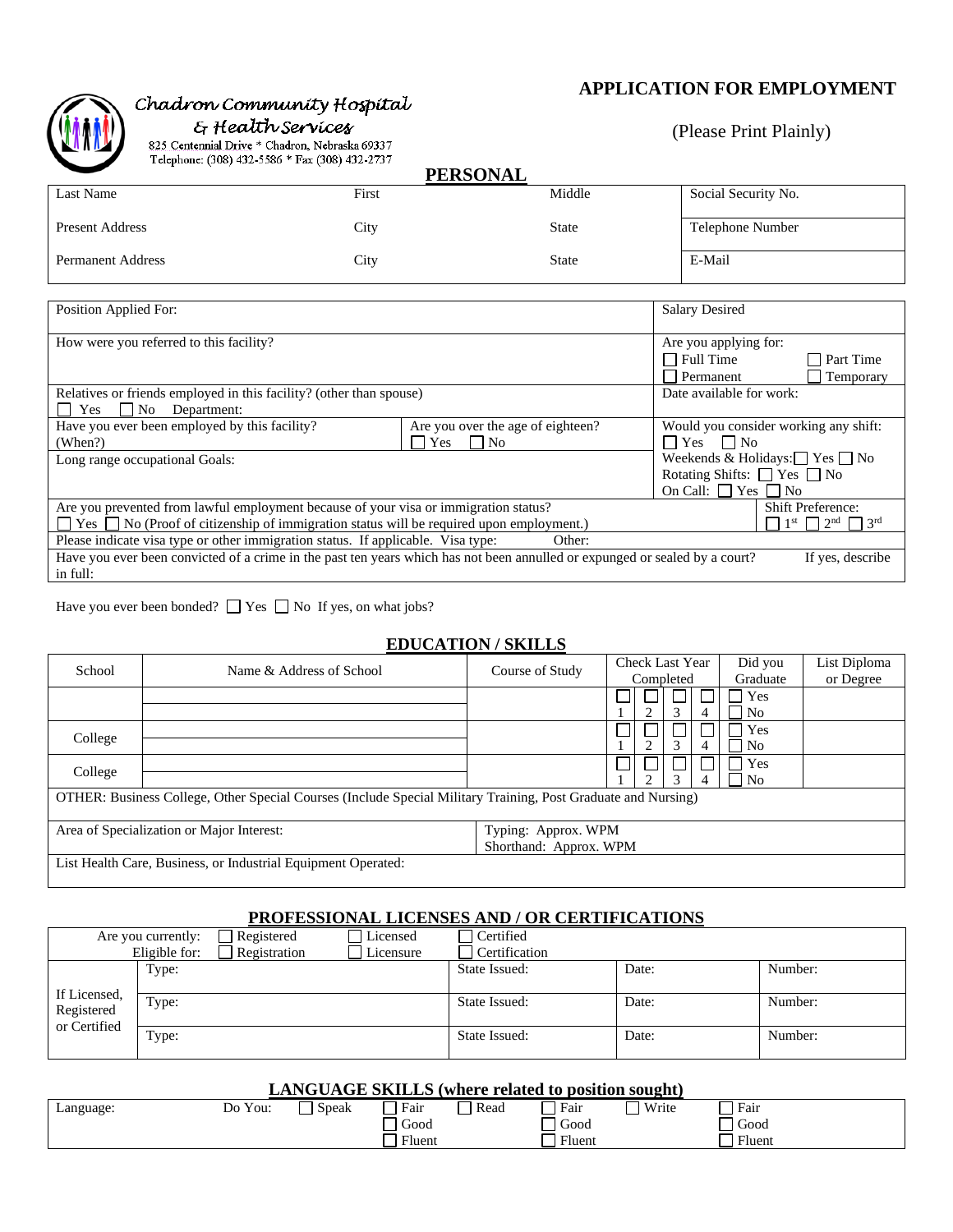## **PREVIOUS EXPERIENCE**

| We may Contact the employers listed below unless you indicate those you do not want us to contact (by number):<br>Reason: |       |            |                |     |                        |        |                                         |                |
|---------------------------------------------------------------------------------------------------------------------------|-------|------------|----------------|-----|------------------------|--------|-----------------------------------------|----------------|
| Job Title:                                                                                                                | From: |            |                | To: |                        |        | Last Salary: Hourly, Monthly, or Yearly |                |
| <b>Employer Name:</b>                                                                                                     |       |            |                |     | Immediate Supervisor:  |        |                                         |                |
| Address:                                                                                                                  |       |            |                |     |                        | Phone: |                                         | 1              |
| Duties:                                                                                                                   |       |            |                |     |                        |        |                                         |                |
| Reason for Leaving:                                                                                                       |       |            |                |     |                        |        |                                         |                |
|                                                                                                                           |       |            |                |     |                        |        |                                         |                |
| Job Title:                                                                                                                | From: |            |                | To: |                        |        | Last Salary: Hourly, Monthly, or Yearly |                |
| Employer Name:                                                                                                            |       |            |                |     | Immediate Supervisor:  |        |                                         |                |
| Address:                                                                                                                  |       |            |                |     |                        | Phone: |                                         | $\overline{c}$ |
| Duties:                                                                                                                   |       |            |                |     |                        |        |                                         |                |
| Reason for Leaving:                                                                                                       |       |            |                |     |                        |        |                                         |                |
| Job Title:                                                                                                                | From: |            |                | To: |                        |        | Last Salary: Hourly, Monthly, or Yearly |                |
| <b>Employer Name:</b>                                                                                                     |       |            |                |     | Immediate Supervisor:  |        |                                         |                |
|                                                                                                                           |       |            |                |     |                        |        |                                         |                |
| Address:                                                                                                                  |       |            |                |     |                        | Phone: |                                         | 3              |
| Duties:                                                                                                                   |       |            |                |     |                        |        |                                         |                |
| Reason for Leaving:                                                                                                       |       |            |                |     |                        |        |                                         |                |
| Job Title:                                                                                                                | From: |            |                | To: |                        |        | Last Salary: Hourly, Monthly, or Yearly |                |
|                                                                                                                           |       |            |                |     |                        |        |                                         |                |
| Employer Name:                                                                                                            |       |            |                |     | Immediate Supervisor:  |        |                                         |                |
| Address:                                                                                                                  |       |            |                |     |                        | Phone: |                                         | $\overline{4}$ |
| Duties:                                                                                                                   |       |            |                |     |                        |        |                                         |                |
| Reason for Leaving:                                                                                                       |       |            |                |     |                        |        |                                         |                |
| Job Title:                                                                                                                |       |            |                | To: |                        |        |                                         |                |
|                                                                                                                           | From: |            |                |     |                        |        | Last Salary: Hourly, Monthly, or Yearly |                |
| <b>Employer Name:</b>                                                                                                     |       |            |                |     | Immediate Supervisor:  |        |                                         |                |
| Address:                                                                                                                  |       |            |                |     |                        | Phone: |                                         | 5              |
| Duties:                                                                                                                   |       |            |                |     |                        |        |                                         |                |
| Reason for Leaving:                                                                                                       |       |            |                |     |                        |        |                                         |                |
|                                                                                                                           |       |            |                |     |                        |        |                                         |                |
| Did you serve in the U.S. Armed Services?<br>Have you volunteered your time or services?                                  |       | Yes<br>Yes | $\rm No$<br>No |     | What branch?<br>Where? |        |                                         |                |
| Briefly describe duties and skills acquired through volunteer or military service: (include dates)                        |       |            |                |     |                        |        |                                         |                |
|                                                                                                                           |       |            |                |     |                        |        |                                         |                |
|                                                                                                                           |       |            |                |     |                        |        |                                         |                |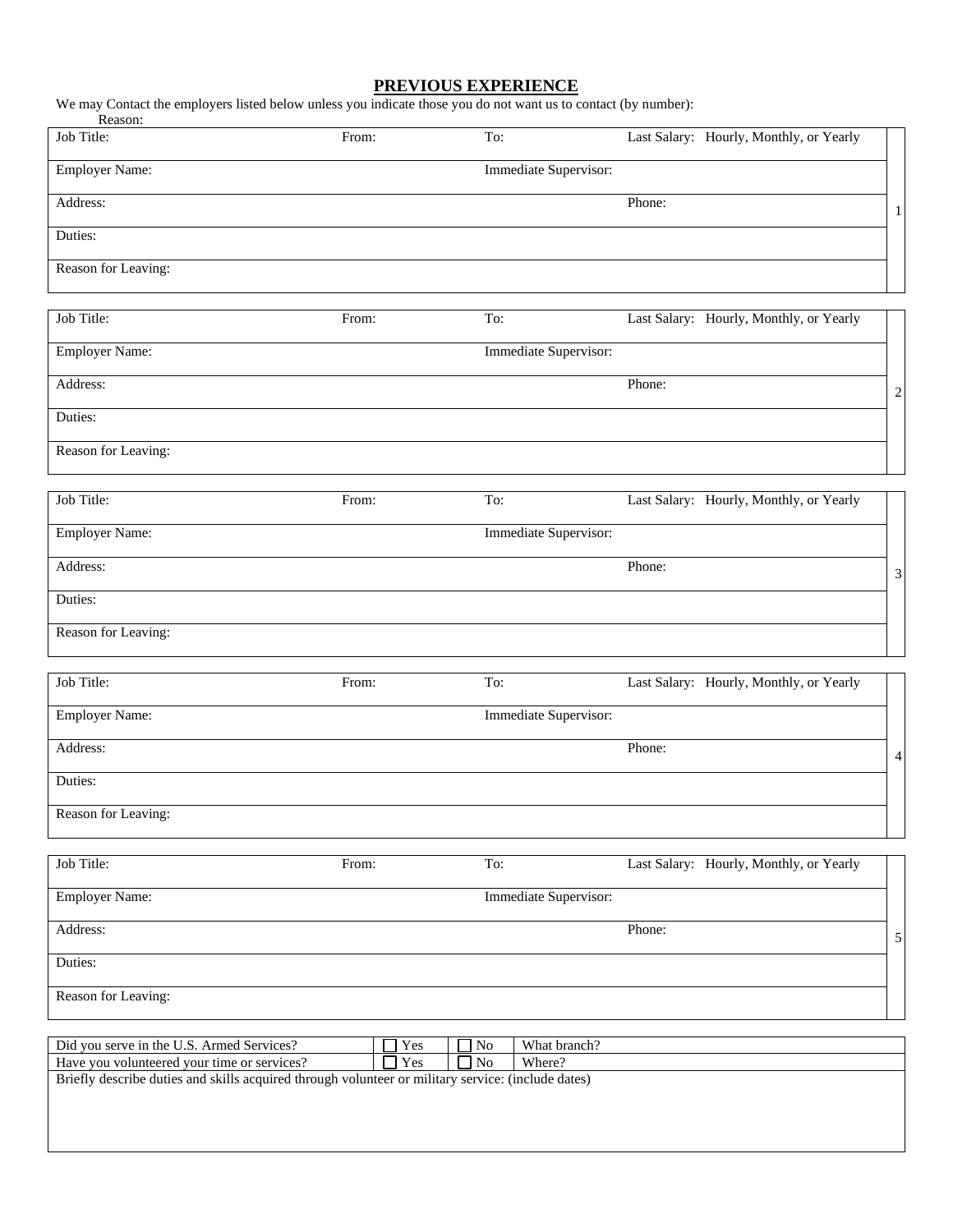#### **REFERENCES**

| List at reast 3 references who are not relatives of employers. |              |       |                        |           |  |  |  |  |  |
|----------------------------------------------------------------|--------------|-------|------------------------|-----------|--|--|--|--|--|
| Name                                                           | Relationship | Title | Company Name & Address | Telephone |  |  |  |  |  |
|                                                                |              |       |                        |           |  |  |  |  |  |
|                                                                |              |       |                        |           |  |  |  |  |  |
|                                                                |              |       |                        |           |  |  |  |  |  |
|                                                                |              |       |                        |           |  |  |  |  |  |
|                                                                |              |       |                        |           |  |  |  |  |  |
|                                                                |              |       |                        |           |  |  |  |  |  |

## **REMARKS**

The facts set forth in my application for employment are true and complete. In the event of employment, I understand that false or misleading information given in my application or interview is sufficient cause for dismissal. I further understand that this applicant is not and is not intended to be a contract of employment, nor does this application obligate the employer in any way if the employer decided to employ me. I understand and agree that my employment is at-will and can be terminated by either party with or without notice, at any time, for any reason or no reason. No one has any authority to enter into any agreement contrary to the foregoing.

I agree to submit to a pre-employment physical and recognize employment is contingent upon successfully meeting Hospital Physical Requirements. If employed, my employment will be on probationary basis for a period of 90 days.

In making this application for employment, I authorize personnel representatives of this facility to contact any of my schools, former employers, or other references unless otherwise stated. This is to be done for the purpose of collecting information and an account of their expertise with me. This inquiry if made may include information as to my character, general reputation, personal characteristics and mode of living. I understand that I have a right to make a written request within a reasonable period of time to receive the name and address of the agency so I may obtain from them the nature and substance of the information contained in the report. I understand, also, that I am required to abide by all rules and regulations of the employer.

Date: <u>\_\_\_\_\_\_\_\_\_\_\_\_\_\_\_\_\_\_\_\_\_\_\_\_\_\_\_\_\_\_\_\_</u> Applicant's Signature

Any other information you think might be appropriate: \_\_\_\_\_\_

List at least 3 references who are not relatives or employers:

Do Not Fill Out Below Line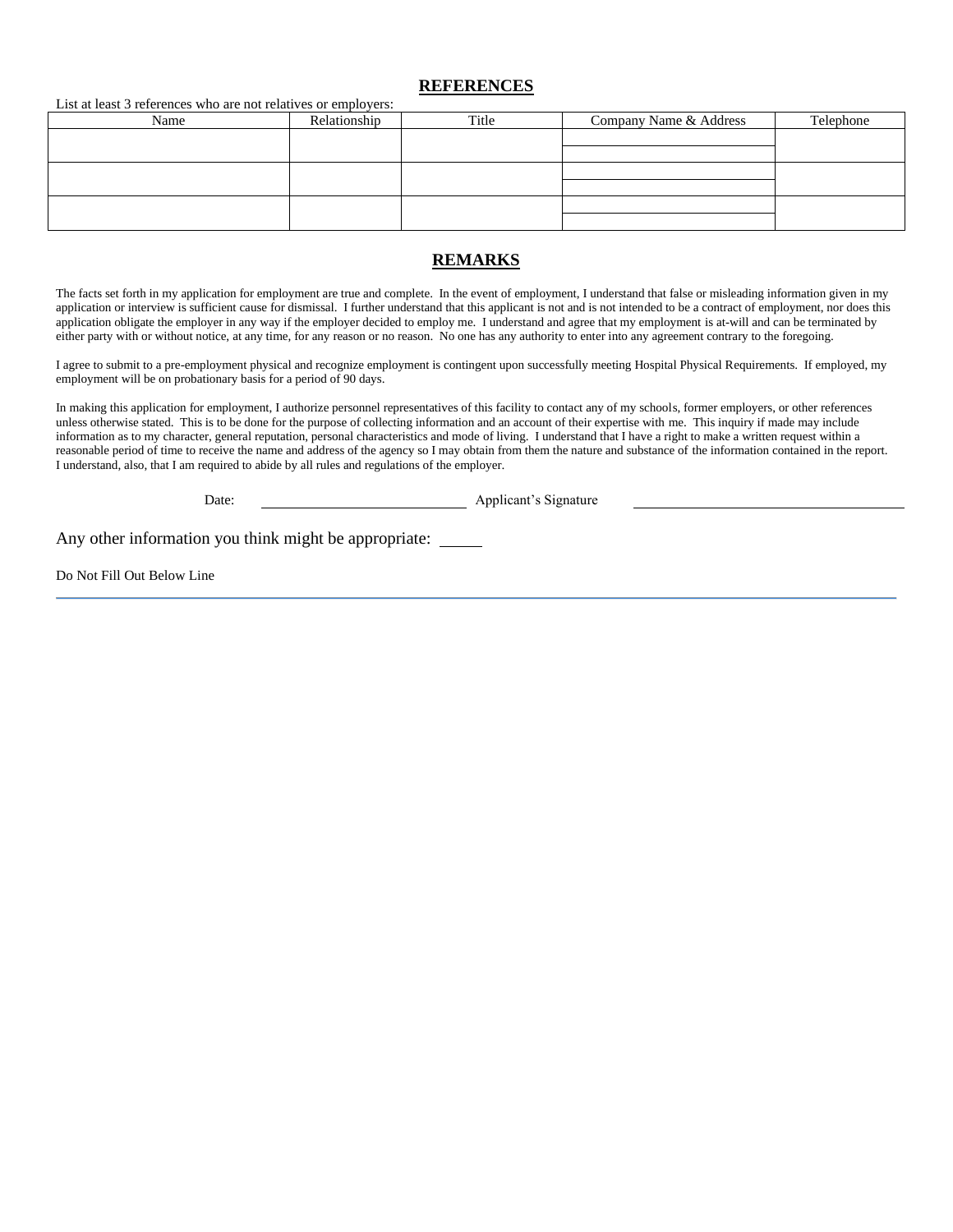## **FOR OFFICE USE ONLY**

| TO BE COMPLETED AFTER EMPLOYED                                                         |                    |            |                                                      | Hired? | $Yes \Box No$ |  |                        | See Comments Below |
|----------------------------------------------------------------------------------------|--------------------|------------|------------------------------------------------------|--------|---------------|--|------------------------|--------------------|
| References Checked and                                                                 | Reference No. 1    |            | Reference No. 2<br>Reference No. 3                   |        |               |  |                        |                    |
| By Whom:                                                                               |                    |            |                                                      |        |               |  |                        |                    |
| Date:                                                                                  |                    |            |                                                      |        |               |  |                        |                    |
| Personnel Notes (these notes are open to inspection - please keep information factual) |                    |            |                                                      |        |               |  |                        |                    |
|                                                                                        |                    |            |                                                      |        |               |  |                        |                    |
|                                                                                        |                    |            |                                                      |        |               |  |                        |                    |
|                                                                                        |                    |            |                                                      |        |               |  |                        |                    |
|                                                                                        |                    |            |                                                      |        |               |  |                        |                    |
|                                                                                        |                    |            |                                                      |        |               |  |                        |                    |
| If applicant is 18 yrs. old or less, is proof of age on file?                          |                    |            | Interviewer's Signature                              |        |               |  |                        |                    |
| Yes<br>$\Box$ No<br>$\blacksquare$                                                     |                    |            |                                                      |        |               |  |                        |                    |
| <b>Starting Date:</b>                                                                  |                    | Exempt     | Completion of Probation / Approved by:               |        |               |  |                        |                    |
|                                                                                        |                    | Non-Exempt | Date:                                                |        |               |  |                        |                    |
| Department                                                                             | <b>Cost Center</b> |            | Signature:                                           |        |               |  |                        |                    |
|                                                                                        |                    |            |                                                      |        |               |  |                        |                    |
| Position / Job Site                                                                    |                    |            | $\Box$ Full Time<br>On Call Status<br>$\blacksquare$ |        |               |  |                        |                    |
|                                                                                        |                    |            | $\Box$ Part Time<br>Rotation                         |        |               |  |                        |                    |
| Differential<br>Starting Salary / Grade                                                |                    |            | Shift                                                |        |               |  | <b>Employee Number</b> |                    |
|                                                                                        |                    |            |                                                      |        |               |  |                        |                    |
| Notify in Case of Emergency:                                                           | Name               |            | Relationship<br>Address                              |        |               |  | Telephone              |                    |
|                                                                                        |                    |            |                                                      |        |               |  |                        |                    |

# **FOR INTERVIEWER'S USE**

| Interviewer | Date | Comments |
|-------------|------|----------|
|             |      |          |
|             |      |          |
|             |      |          |
|             |      |          |
|             |      |          |

### **FOR TEST ADMINISTRATOR'S USE**

|                   |      | $\sim$ $-$ |        |                             |
|-------------------|------|------------|--------|-----------------------------|
| Test Administered | Date | Raw Score  | Rating | Comments and Interpretation |
|                   |      |            |        |                             |
|                   |      |            |        |                             |
|                   |      |            |        |                             |
|                   |      |            |        |                             |
|                   |      |            |        |                             |
|                   |      |            |        |                             |
|                   |      |            |        |                             |
|                   |      |            |        |                             |
|                   |      |            |        |                             |
|                   |      |            |        |                             |
|                   |      |            |        |                             |
|                   |      |            |        |                             |

## **REFERENCE CHECK**

| * Position | <b>Results of Reference Check</b> | * Position | <b>Results of Reference Check</b> |
|------------|-----------------------------------|------------|-----------------------------------|
| Number     |                                   | Number     |                                   |
|            |                                   |            |                                   |
|            |                                   | IV         |                                   |
|            |                                   |            |                                   |
| H          |                                   |            |                                   |
|            |                                   | V          |                                   |
|            |                                   |            |                                   |
| Ш          |                                   |            |                                   |
|            |                                   |            |                                   |
|            |                                   |            |                                   |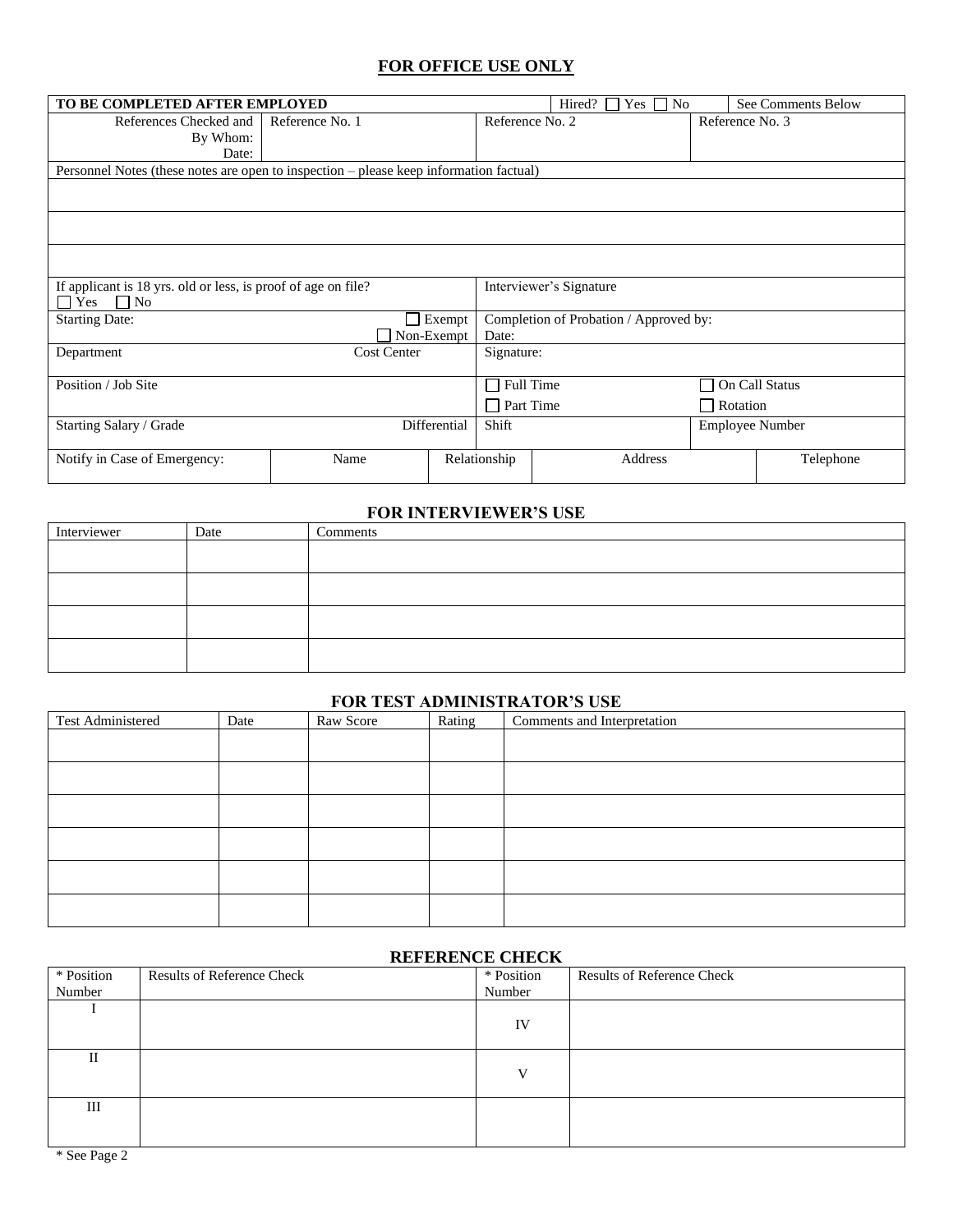

Chadron Community Hospital<br>& Health Services

#### *APPLICANT INFORMATION FORM*

Date: \_\_\_\_\_\_\_\_\_\_\_\_\_\_\_\_\_\_\_\_ Position Applied For: \_\_\_\_\_\_\_\_\_\_\_\_\_\_\_\_\_\_\_\_\_\_\_\_\_\_

Print Full Name:

Chadron Community Hospital & Health Services is an Affirmative Action/Equal Opportunity Employer and does not discriminate on the basis of race, color, religion, sex, age, national origin, disability, veteran status, or any other classification protected by Federal, state, or local law.

This information will be used strictly for statistical record-keeping purposes and will be kept *confidential*. Providing-or not providing-the gender/race/ethnic/veteran's status information on this form will neither impact whether or not you are hired, nor will it affect your employment in any manner if you are hired. If you choose not to self-identify, you *must* select the declination box below to move forward with the application process. The person(s) making hiring and personnel decisions will not see this form.

I decline to self-identify.

**SEX/GENDER:** (Please check the appropriate response.)

| Male | Female |
|------|--------|
|      |        |

**RACE/ETHNIC GROUP:** (Please check the race/ethnic groups with which you most identify.)

| $\Box$ Hispanic or Latino                                                                     | $\Box$ Asian (Not Hispanic or Latino)                      |
|-----------------------------------------------------------------------------------------------|------------------------------------------------------------|
| White (Not Hispanic or Latino)                                                                | American Indian or Alaskan Native (Not Hispanic or Latino) |
| Black or African American (Not Hispanic or Latino) Two or More Races (Not Hispanic or Latino) |                                                            |

Native Hawaiian or Other Pacific Islander (Not Hispanic or Latino)

Chadron Community Hospital & Health Services is a federal contractor or subcontractor subject to Vietnam Era Veterans' Readjustment Assistance Act of 1974, as amended by the Jobs for Veterans Act of 2002, 38 U.S.C. 4212 ("VEVRAA"), which requires federal contractors/subcontractors to take affirmative action to employ and advance in employment: (1) disabled veterans; (2) recently separated veterans; (3) active duty wartime or campaign badge veterans; and (4) Armed Forces service medal veterans. These classifications are defined as follows:

(1) A "disabled veteran" is one of the following:

a. A veteran of the U.S. military, ground, naval or air force who is entitled to compensation (or who but for the receipt of military retired pay would be entitled to compensation) under laws administered by the Secretary of Veterans Affairs; or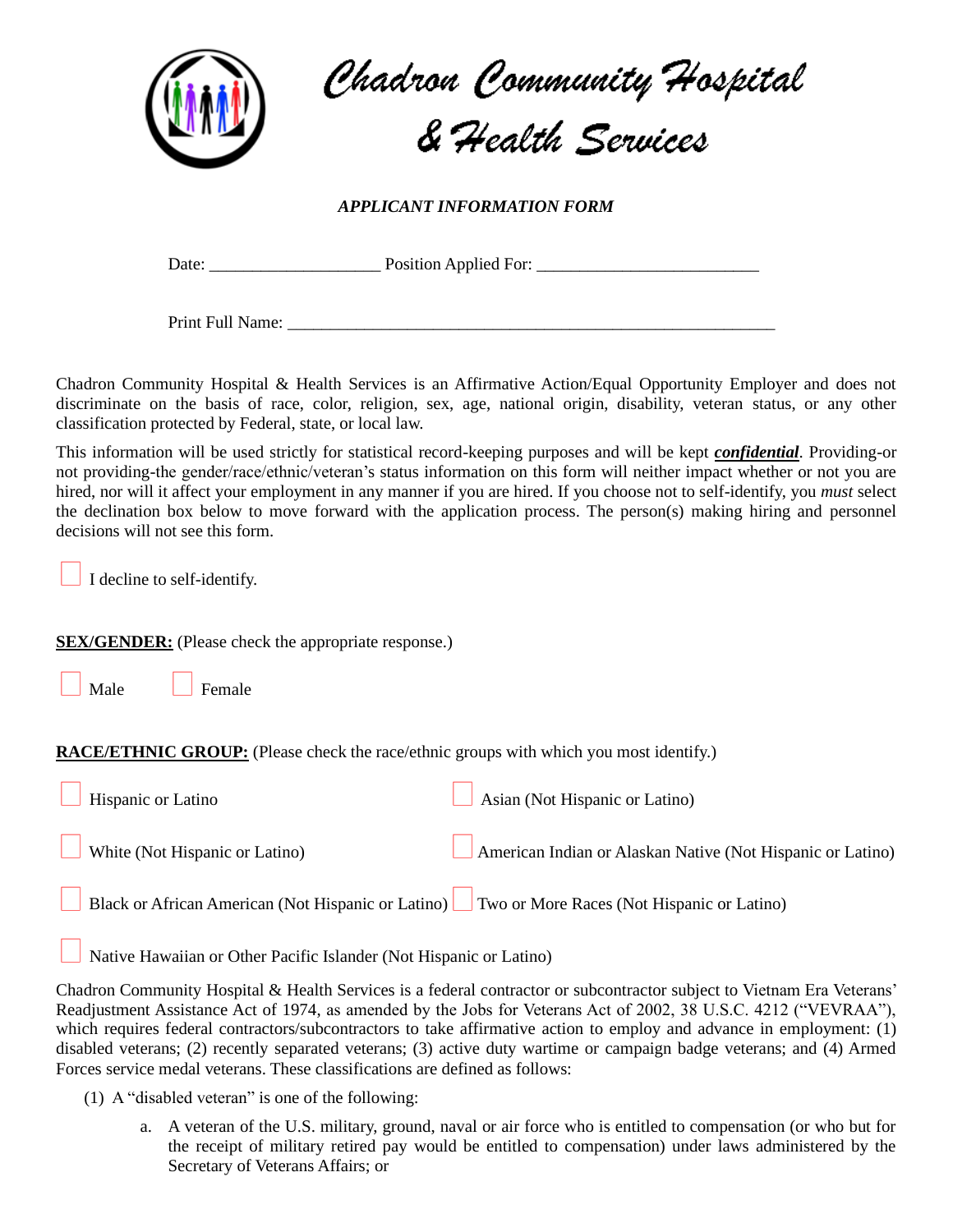- b. A person who was discharged or released from active duty because of a service-connected disability.
- (2) A "recently separated veteran" means any veteran during the three-year period beginning on the date of such veteran¡¦s discharge or release from active duty in the U.S. military, ground, naval, or air service.
- (3) An "active-duty wartime or campaign badge veteran" means a veteran who served on active duty in the U.S. military, ground, naval or air service during a war, or in a campaign or expedition for which a campaign badge has been authorized under the laws administered by the Department of Defense.
- (4) An "Armed Forces service medal veteran" means a veteran who, while serving on active duty in the U.S. military, ground, naval or air service, participated in a United States military operation for which an Armed Forces service medal was awarded pursuant to Executive Order 12985.

If you believe you are a member of any of the categories of protected veterans listed above, please indicate by checking the appropriate box below. As a federal contractor or subcontractor subject to VEVRAA, we request this information to measure the effectiveness of the outreach and positive recruitment efforts we undertake pursuant to VEVRAA. Your decision to provide the relevant information is purely voluntary on your part, and refusal to provide such information will not subject you to any adverse treatment. The information will not be used in a manner inconsistent with VEVRAA, as amended.

The information will be kept confidential, except (i) supervisors and managers may be informed regarding restrictions on the work or duties of disabled veterans, and regarding necessary accommodations; (ii) first aid and safety personnel may be informed, when and to the extend appropriate, if you have a condition that might require emergency treatment; and (iii) Government officials engaged in enforcing laws administered by the Office of Federal Contract Compliance Programs, or enforced the Americans with Disabilities Act, may be informed.

I identify as one or more of the classifications of protected veteran status listed above

I am a protected veteran

I decline to self-identify.

825 CENTENNIAL DRIVE • CHADRON, NEBRASKA • 69337 **P H O N E : ( 3 0 8 ) 4 3 2 - 5 5 8 6 • F A X : ( 3 0 8 ) 4 3 2 - 2 7 3 7**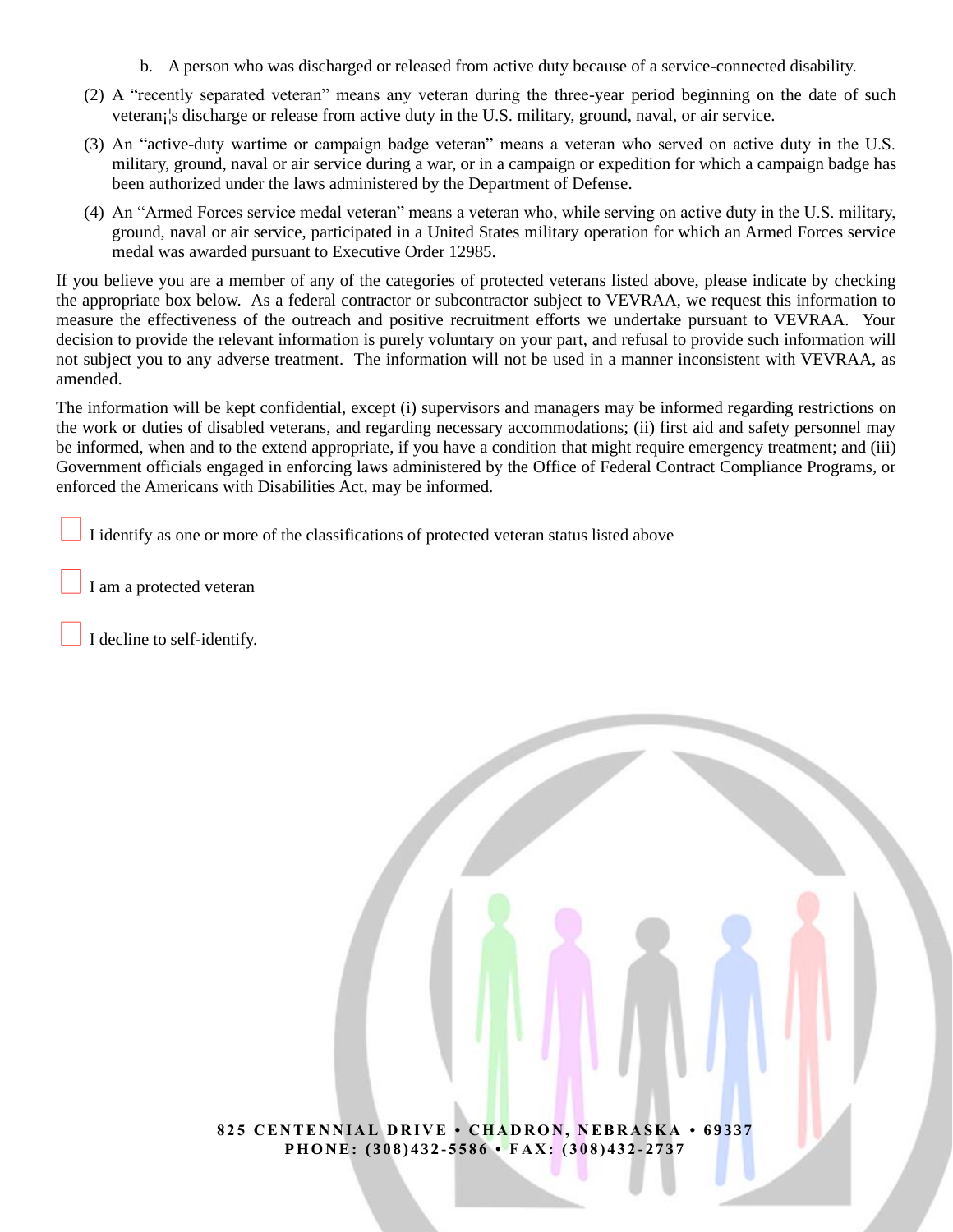## **Voluntary Self-Identification of Disability**

**Eorm CC-305** OMB Control Number 1250-0005 **Expires 1/31/2017** Page 1 of 2

#### Why are you being asked to complete this form?

Because we do business with the government, we must reach out to, hire, and provide equal opportunity to qualified people with disabilities.<sup>1</sup> To help us measure how well we are doing, we are asking you to tell us if you have a disability or if you ever had a disability. Completing this form is voluntary, but we hope that you will choose to fill it out. If you are applying for a job, any answer you give will be kept private and will not be used against you in any way.

If you already work for us, your answer will not be used against you in any way. Because a person may become disabled at any time, we are required to ask all of our employees to update their information every five years. You may voluntarily self-identify as having a disability on this form without fear of any punishment because you did not identify as having a disability earlier.

## How do I know if I have a disability?

You are considered to have a disability if you have a physical or mental impairment or medical condition that substantially limits a major life activity, or if you have a history or record of such an impairment or medical condition.

Disabilities include, but are not limited to:

- Blindness Autism
- Bipolar disorder
- Deafness Cerebral palsy Major depression
- Cancer HIV/AIDS

• Epilepsy

- -
	- Muscular dystrophy
- Diabetes Schizophrenia Missing limbs or
	- partially missing limbs
- Post-traumatic stress disorder (PTSD)
- Obsessive compulsive disorder
- Multiple sclerosis (MS) Impairments requiring the use of a wheelchair
	- Intellectual disability (previously called mental retardation)

#### Please check one of the boxes below:

YES, I HAVE A DISABILITY (or previously had a disability)

NO, I DON'T HAVE A DISABILITY

I DON'T WISH TO ANSWER

**Your Name** 

**Today's Date**